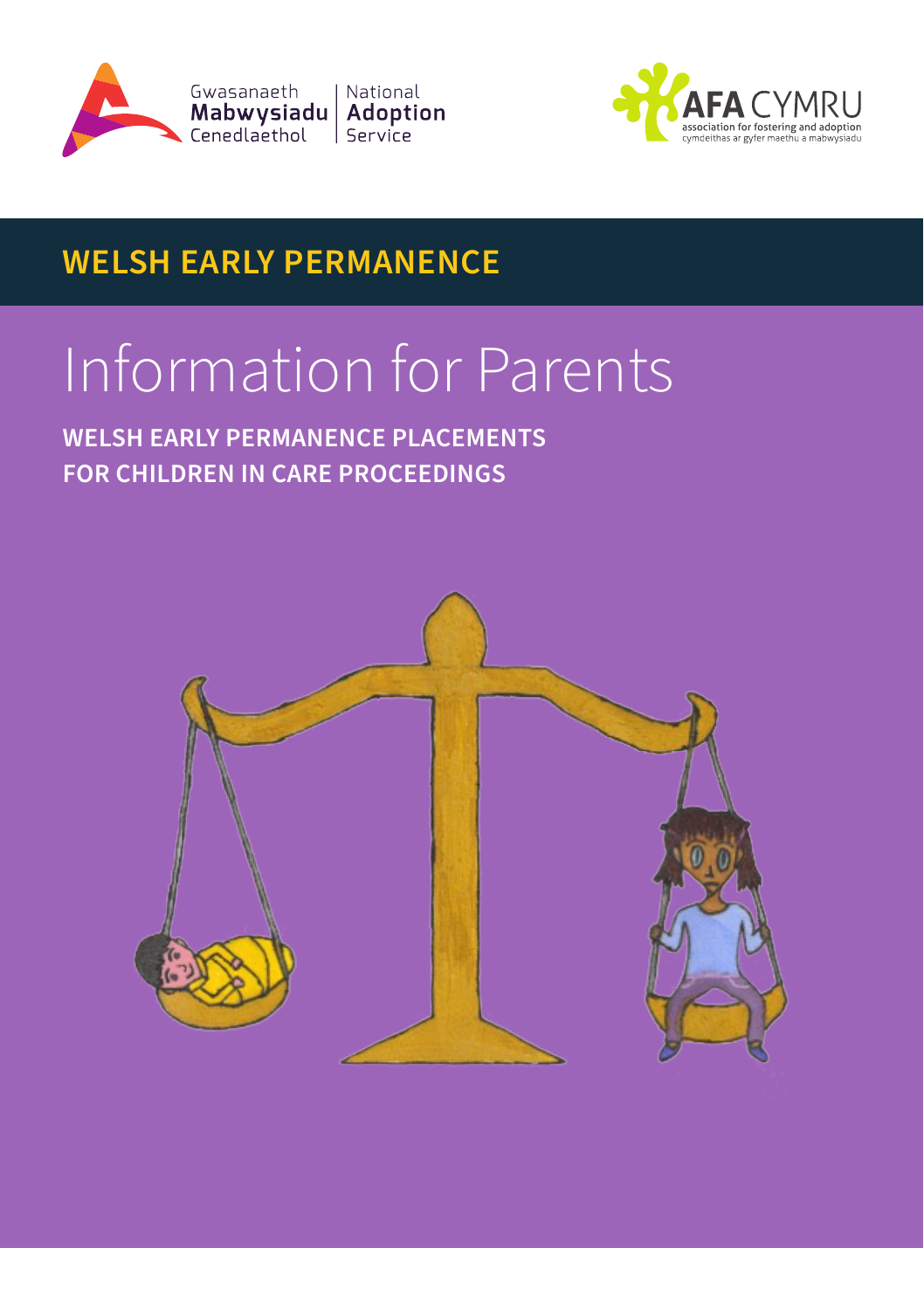We strongly advise you to discuss this leaflet with your solicitor, who will be able to talk to you about this type of foster placement. If we know of your solicitor, we will have sent information about Welsh Early Permanence framework to them, including this leaflet.

### **WHAT'S THIS ALL ABOUT?**

If you are reading this, it probably means that your local authority has plans for care proceedings where decisions will be made about your child's future. This information leaflet is to tell you about a service called Welsh Early Permanence for young children and their parents in Wales when they are facing care proceedings, and is an option that will be considered for your child.

#### **What is Welsh Early Permanence?**

This is a foster placement with a family that has been approved both as foster carers and as adoptive parents. Your child will live with Welsh Early Permanence carers whilst all options are being explored. These families are committed to children being reunited with their parents if this is possible. However, if the court decides that your child cannot return home to you or live with another member of your family, these carers are ready to offer your child the security of adoption without having to face another move.

#### **Why is it being considered for my child?**

We know that lots of moves for children is extremely unsettling for them and especially if they have to move again while waiting for decisions to be made. The aim of Welsh Early Permanence is to reduce the number of moves and changes children have while living away from their parents so that the child has the best possible care while their long-term future is decided by the court.

#### **What does it mean for me?**

You will be kept up to date with what is happening and be given opportunities to provide evidence that you will be able to keep your child safe and provide them with a secure home for them to grow up in. If that isn't possible the next choice is for the child to be cared for by another member of your family. If the court decides that your child cannot return to you or to a member of your extended family, then it is very likely that the court will decide that adoption is the best plan for your child. You are entitled to legal representation during these proceedings and it is important that you access this.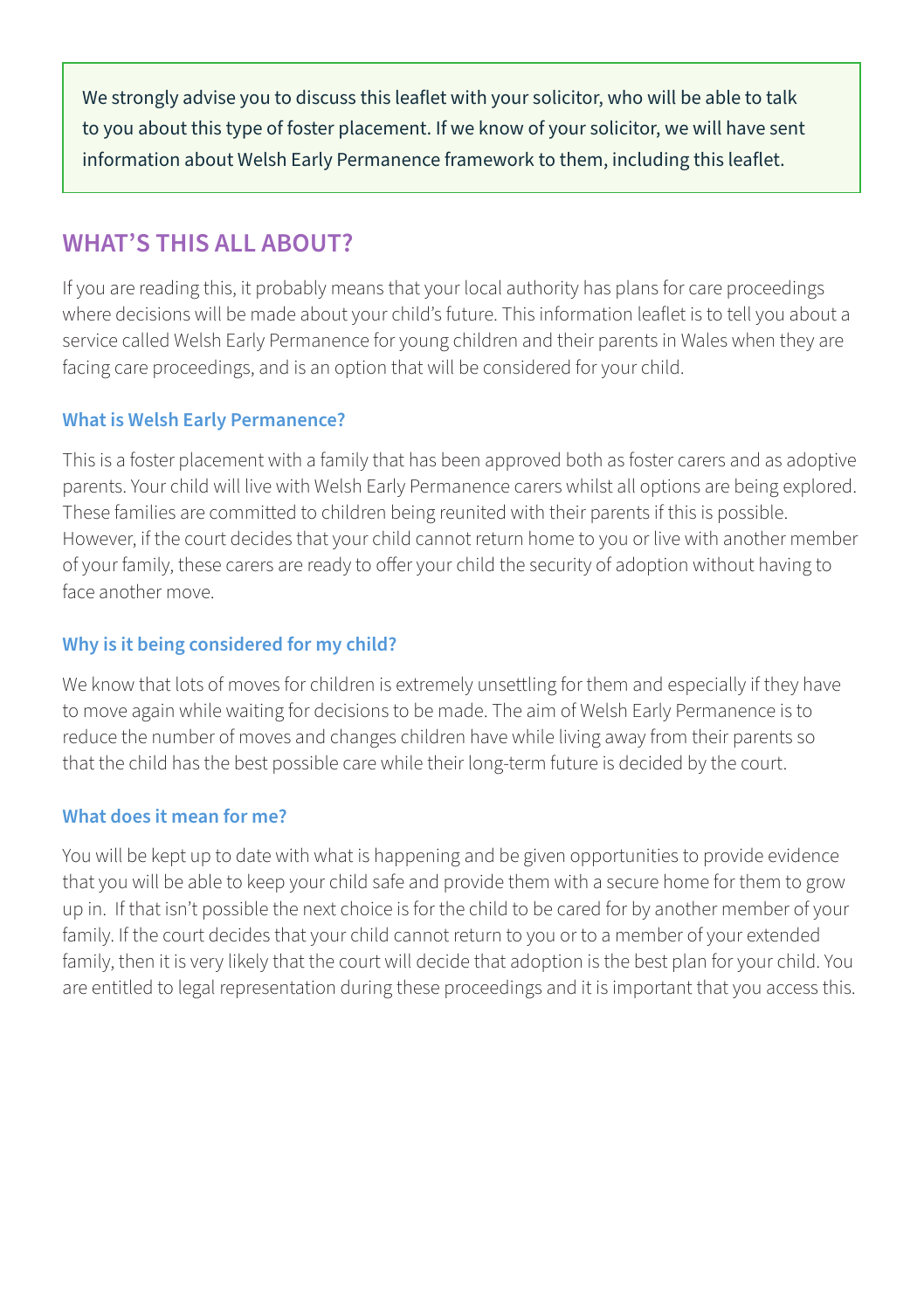#### **Will I still see my child?**

During the care proceedings, you will have regular supervised contact with your child and a contact plan agreed by the court will be drawn up and shared with you.

Once the court has decided on the care plan for your child, the contact arrangements will change. If the court decides that your child is to be returned to you or to another member of your family, then the contact arrangements will work towards reunification.

If the court decides that your child should be adopted, another contact plan will be drawn up to detail what kind of contact you will have as your child moves towards adoption. Your child's social worker will always be thinking about your child's needs when they are putting together these plans.

#### **Who decides whether my child should be adopted or not?**

In all cases, the court will decide whether your child can return to you or to another member of your family on the basis of evidence from you and from reports and evidence from social workers, the Children's Guardian, and any other professionals who have been asked to do an assessment or give an opinion.

#### **What could happen to my child and what does it mean for them?**

If the court decides that your child should be returned to you or placed with a member of your family, then the carers will help with that move alongside your child's social worker.

If the court decides that adoption is the best plan for your child, then the carers who have been looking after your child would go on to become the adopters. That way, your child would have the security of adoption without an upsetting move to a new family and home.

#### **How are Welsh Early Permanent carers selected and are they well prepared?**

Welsh Early permanence carers are very well prepared and carefully assessed. They will be carefully matched with your child based on the information we know about them and your child so it is important for you to share any information that will help them offer the best care they can to your child eg any family health issues, or important relationships.

They will understand that your child might not remain with them and will be committed to support reunification to you or another family member if this is what the court decides.

We know this is a difficult and upsetting time for you and it will be hard for you to think about your child not living with you. We are hoping that you will be able to meet your child's carers during contact visits we hope you would feel confident that they would give your child the love and security he or she needs. We also hope that you would feel that the carers' respect and understand you and will be able to tell the child about you and your love for him or her.